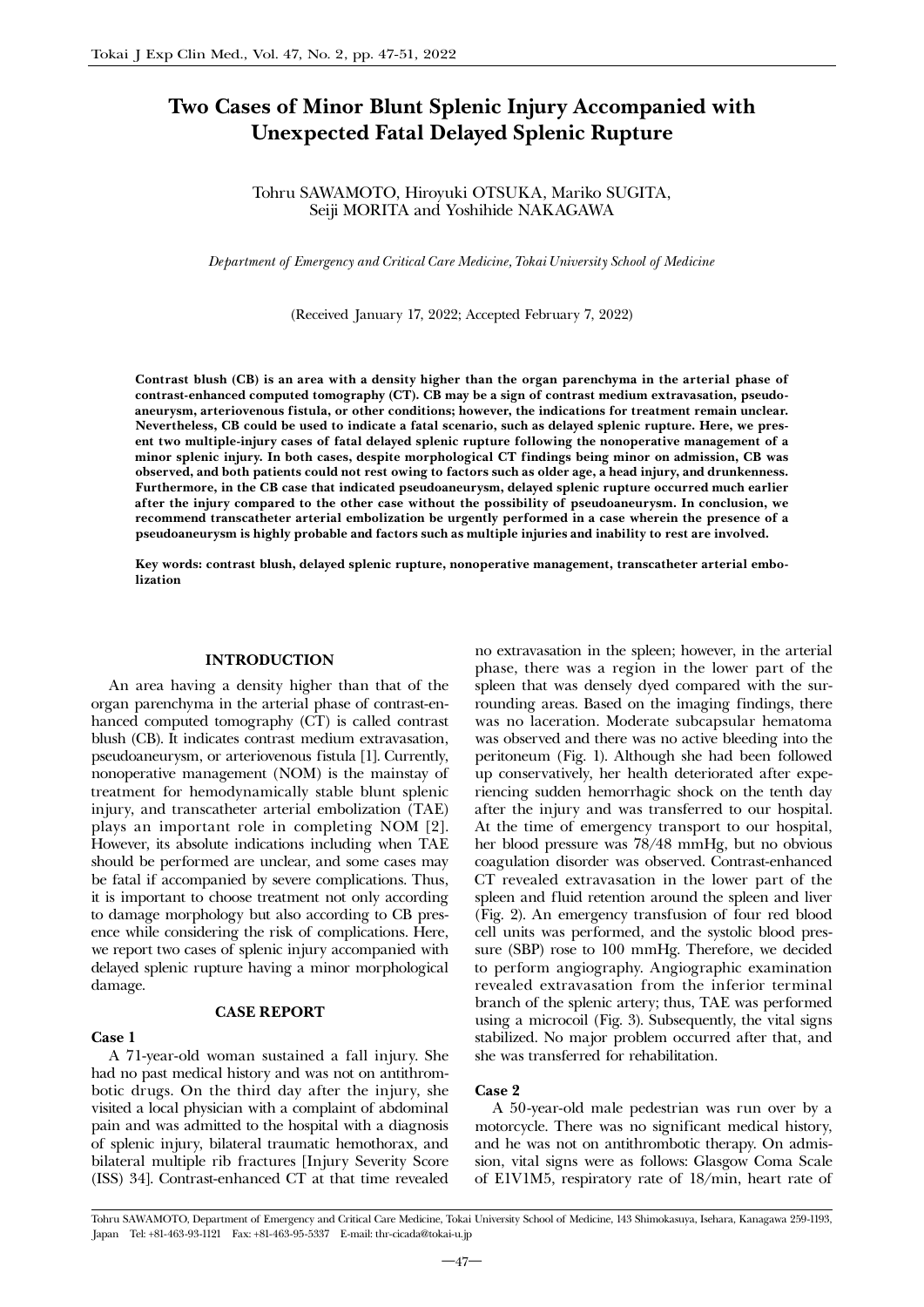T. SAWAMOTO *et al*. / Minor Splenic Injury with Contrast Blush can Be Complicated by Fatal Delayed Splenic Rupture



Fig. 1 In the arterial phase, a part that shows the local enhancement effect of the contrast medium in the lower part of the spleen was identified (CB; arrow). In the venous phase, the washout of the region where the enhancement effect of the contrast medium was observed in the arterial phase was not identified (CB; arrow). A moderate subcapsular hematoma was identified (thick arrow), and the injury was classified as AAST grade II.



Fig. 2 Extravasation (arrow) of the contrast medium was identified in the lower part of the spleen in the arterial phase. In addition, fluid retention was observed around the liver and spleen. In the venous phase, extravasation of the lower part of the spleen expanded slightly (arrow).



Fig. 3 Extravasation from the inferior terminal branch of the splenic artery was identified (arrow). After transcatheter arterial embolization with a microcoil at the inferior terminal branch of the splenic artery, extravasation disappeared.



Fig. 4 In the arterial phase, local contrast media retention (CB; arrow) of 15-mm diameter was identified in the lower part of the spleen. In the venous phase, the regional contrast media retention of the splenic lower part recognized in the arterial phase disappeared.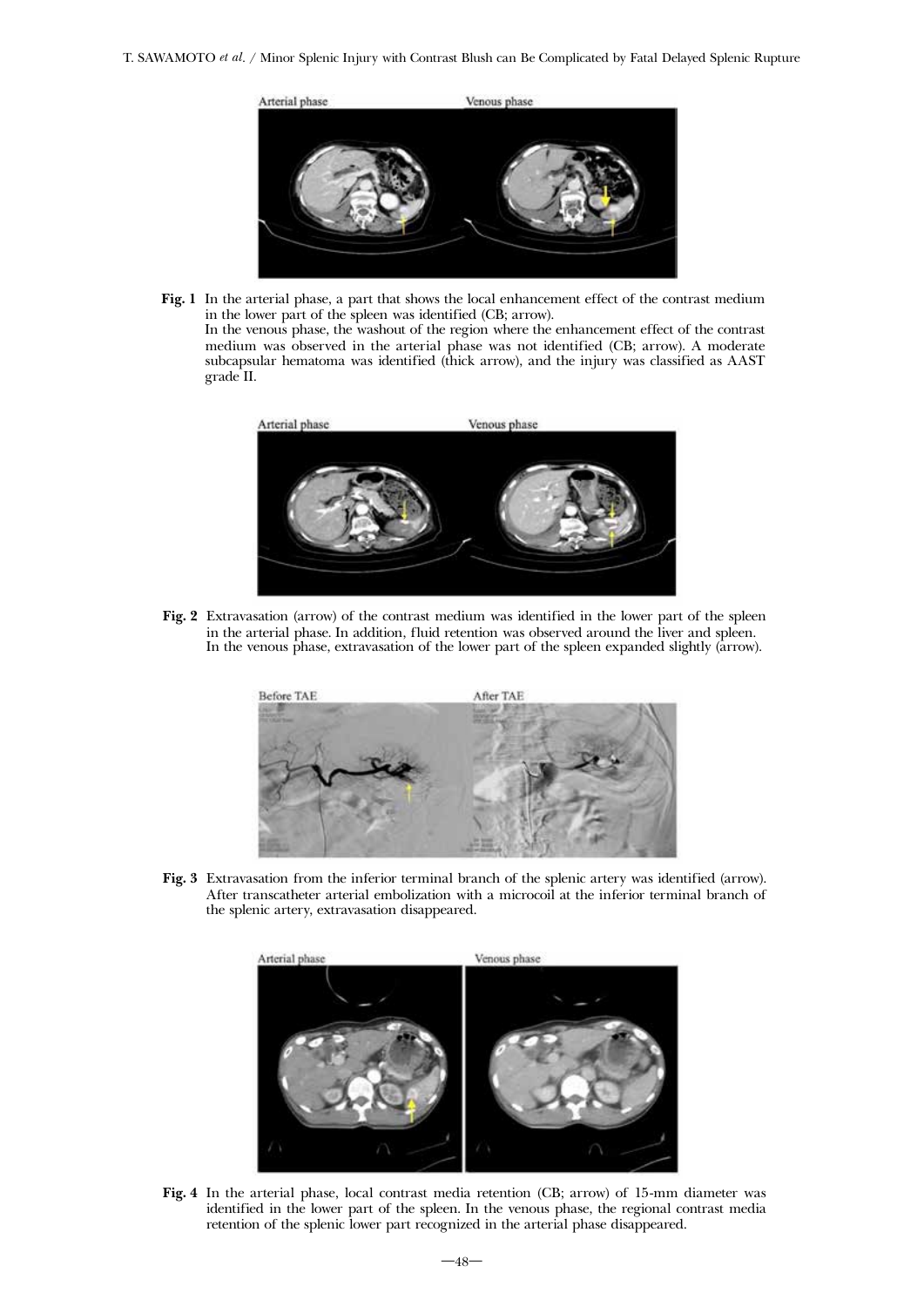

Fig. 5 In the lower part of the spleen, a site showing a circular shape of 15-mm diameter in the arterial phase (arrow) showed the retention of the contrast medium in the venous phase and extravasation (arrow) of the contrast medium from the same site.



Fig. 6 Angiography revealed a contrast medium retention (arrow) with a diameter of 15 mm in the splenic parenchyma. After transcatheter arterial embolization was performed using a microcoil in the inferior terminal branch of the spleen, the contrast medium retention disappeared.

78/min, blood pressure of 130 mmHg as observed by the manual method, and oxygen saturation of 97% (on  $10-L$  O<sub>2</sub> reservoir mask). At the hospital, imaging studies were performed, and a diagnosis of traumatic subarachnoid hemorrhage, splenic injury, and left open ulna fracture [ISS 27] was made. Regarding the splenic injury, contrast-enhanced CT showed a high-density area in the arterial phase with a diameter of 15 mm in the lower part of the spleen, whereas in the venous phase, there was an area of lesions with the same level of contrast as that of the surrounding tissues. There was an unclear presence of laceration and subcapsular hematoma (Fig. 4). Conservative treatment was performed. However, the patient deteriorated and experienced shock with a systolic pressure of 50/ mmHg on the third day of hospitalization. Because the blood pressure was recovered due to fluid resuscitation, CT was performed. In the lower part of the spleen, a site with a 15-mm circular shape in the arterial phase showed contrast medium retention in the venous phase and contrast medium extravasation from the site (Fig. 5), suggesting pseudoaneurysm rupture. Furthermore, no obvious blood coagulation disorder was observed. SBP was elevated in response to rapid fluid therapy, we decided to perform hemostasis with TAE. Angiography revealed a pseudoaneurysm of 15 mm in diameter in the inferior terminal branch of the splenic artery with extravasation from the same site. Therefore, TAE was performed for the inferior terminal branch of the splenic artery using a microcoil (Fig. 6). Subsequently,

the vital signs stabilized, and the progress was good; thus, the patient was transferred for rehabilitation.

## DISCUSSION

In general, in hemodynamically stable blunt splenic injury, contrast-enhanced CT is performed to choose a treatment strategy based on injury morphology, vital signs, intraperitoneal bleeding amount, CB presence, and active bleeding [3, 4]. The injury scale (Table 1) advocated by the American Association for the Surgery of Trauma (AAST) is predominantly accepted worldwide for the evaluation of the degree of splenic injury morphology. The spleen organ injury scale of the AAST was revised in 2018, and the most important change in the revision was the inclusion of CT diagnosed vascular injury into the organ injury scale [5]. In this article, we have adopted the spleen organ injury scale of the AAST before the revision because the current main guidelines [3, 4] for spleen trauma refer to it, and there is no guideline referring to the revised scale yet.

The fatality of delayed splenic rupture ranges from 5% to 15%, which is reported to be higher than that of acute splenic rupture (1%) [6, 7]. Although the pathophysiology of delayed splenic rupture remains largely unknown, it is currently suggested that it involves any of the following three pathologies: 1. the splenic capsule breaks at the time of injury, hematomas form around the injured area, and temporary hemostasis is achieved by the tamponade effect, but the tamponade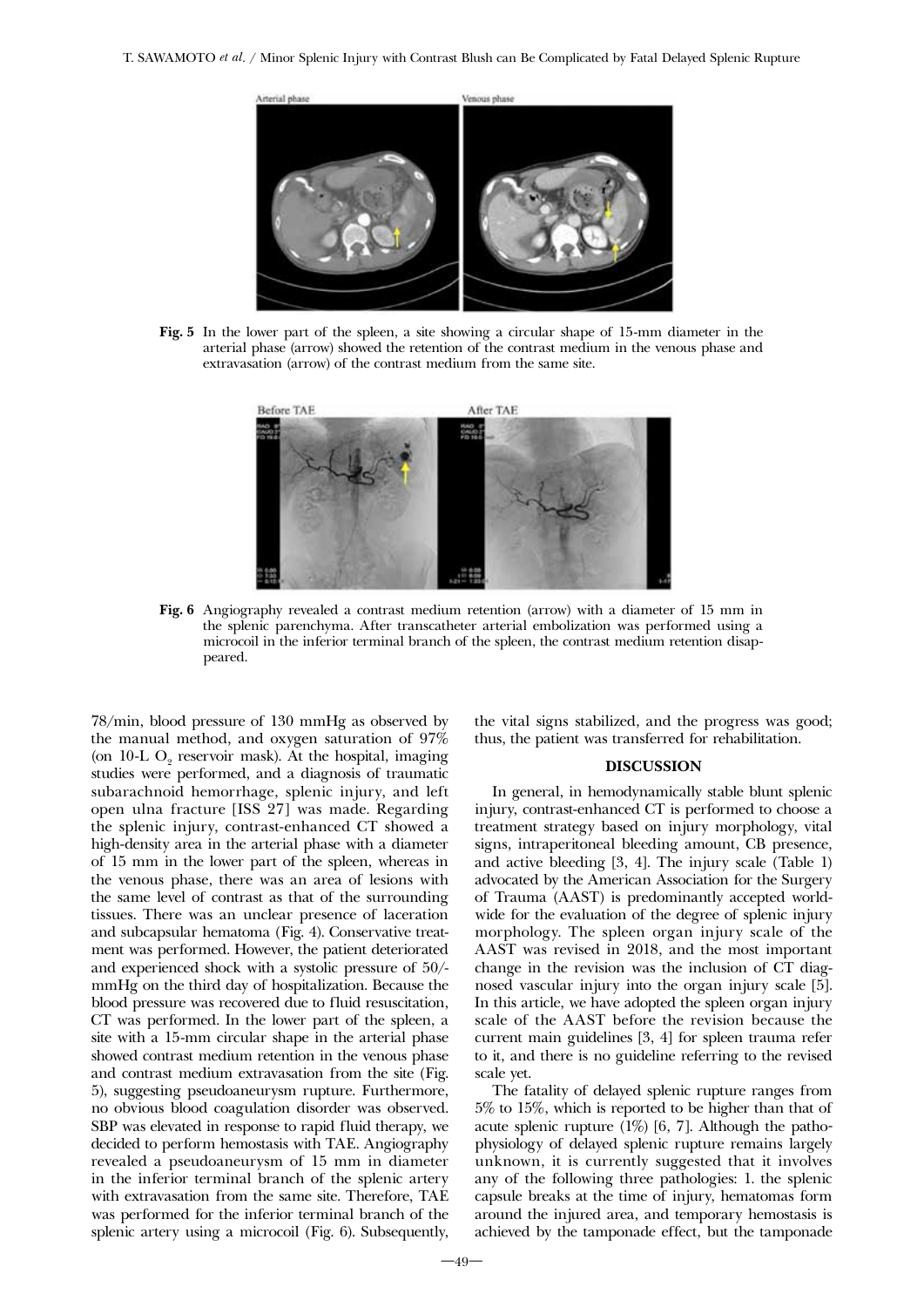|             |            | Grade Injury type Description of injury                                                                                                                   |
|-------------|------------|-----------------------------------------------------------------------------------------------------------------------------------------------------------|
| I           |            | Hematoma Subcapsular, <10% surface area                                                                                                                   |
|             | Laceration | Capsular tear,<br><1 cm Parenchymal depth                                                                                                                 |
| $_{\rm II}$ | Hematoma   | Subcapsular, 10%-50% surface area<br>Intraparenchymal, 5 cm in diameter                                                                                   |
|             |            | Laceration $\begin{bmatrix} \text{Capsular tear, } 1-3 \text{ cm parenchymal depth that does not} \end{bmatrix}$<br>involve a trabecular vessel           |
| Ш           |            | Subcapsular, >50% surface area or expanding; ruptured<br>Hematoma Subcapsular or parenchymal hematoma; intraparenchymal<br>hematoma $> 5$ cm or expanding |
|             |            | Laceration > 3-cm parenchymal depth or involving trabecular vessels                                                                                       |
| IV          | Laceration | Laceration involving segmental or hilar vessels producing<br>major devascularization (>25% of the spleen)                                                 |
| V           |            | Laceration Completely shattered spleen                                                                                                                    |
|             |            | Vascular Hilar vascular injury with devascularized spleen                                                                                                 |

Table 1 Spleen Organ Scale of the American Association for the Surgery of Trauma (AAST) (before the 2018 revision)

effect weakens over time, leading to splenic rupture [7]; 2. subcapsular hematoma is formed at the time of injury, subsequently leading to intraperitoneal hemorrhage with the increase in internal pressure [6, 8-10]; and 3. a pseudoaneurysm is formed in the spleen due to blunt trauma and causes delayed rupture [11]. The case 1 patient was considered to have AAST grade II injury morphology because contrast-enhanced CT on the third day after the injury showed no obvious perisplenic hematoma, intraperitoneal hemorrhage was suspected, and capsular damage in addition to a mild sub-splenic hematoma was identified (Fig. 1). In addition, there were no clear findings suggestive of pseudoaneurysm, even on performing angiography at the time of delayed splenic rupture. From the above, the possibility of damage to the inferior terminal branch of the splenic artery was considered; thus, case 1 seemed to correspond to pathology "2" mentioned above. In case 2, contrast-enhanced CT showed no obvious intra-abdominal bleeding or extravasation at the time of admission, but a lesion of 15-mm diameter was observed that was densely dyed in the arterial phase in the lower part of the spleen and had isodense areas in the surrounding splenic tissue in the venous phase (Fig. 4). The vital signs were stable, there was no active intra-abdominal bleeding, and the injury morphology corresponded to AAST grade I. Angiography performed at the time of delayed splenic rupture revealed a pseudoaneurysm of approximately 15 mm in diameter in the inferior terminal branch of the splenic artery and extravasation from the same site (Fig. 6), which was considered to correspond to pathology "3" mentioned above.

Regarding splenic injury morphology, Peitzman and colleagues reported that the success rate of NOM for AAST grade III injures is approximately 50%, and the success rate of NOM decreases as the injury morphology rises to grades IV and V [12]. In addition, Crichton *et al.* reported in AAST grade that TAE should not be performed routinely for AAST grades I-III due to the possibility of various complications such as splenic abscesses. Moreover, the splenic injury morphology of AAST grades IV and  $\overline{V}$  contributes to the success of NOM [13]. It is thus crucial to make a cautious decision on whether or not to perform TAE for mild splenic injury.

Regarding CB, Schurr *et al.* reported that the presence of CB may be a factor responsible for NOM failure [1]. Kaneko *et al.* reported a case in which CB appeared during blunt splenic injury treatment, leading to a delayed splenic rupture; they also reported that urgent angiographic examination should be performed if CB is recognized [14]. In addition, the EAST guidelines state that the presence of CB alone should not be the indication for TAE, and it is necessary to evaluate vascular injury via angiography and comprehensively examine the indications for TAE when CB is recognized [3]. Also, according to WSES classification of splenic trauma and the management guidelines, there is no absolute indication for TAE against the minor splenic injury with CB like case 1 or case 2 [4].

In this study, the case 1 patient was old, and the case 2 patient consumed alcohol and had a head injury, which might prevent them from resting. As a result, blood pressure rose, and force was applied to sub-splenic hematoma in case 1 and pseudoaneurysm in case 2 and splenic ruptures were occurred. In addition, both case 1 (ISS 34) and 2 (ISS 27) patients sustained multiple injuries. Olthof *et al.* reported ISS of ≥25 as predictors of NOM failure [15]. Therefore, the inability to rest and multiple injuries seemed to be a risk factor for NOM failure.

Regarding the time of delayed splenic rupture, it occurred on the tenth day in case 1 and on the third day in case 2 after the injury. In case 1, the pathophysiology was believed to be the rupture of sub-splenic